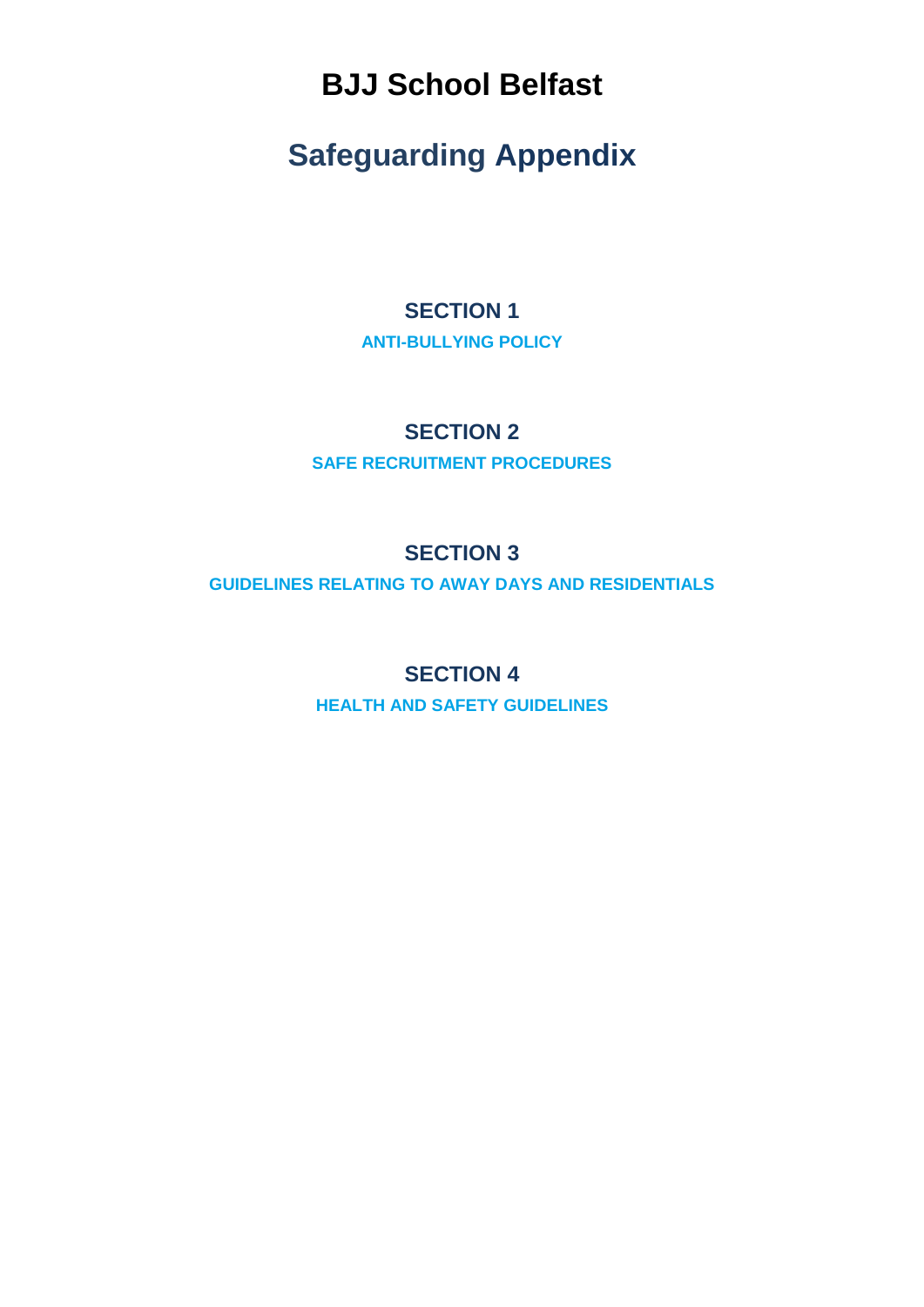## **SECTION 1 – ANTI-BULLYING POLICY**

#### **BJJ School Belfast Anti-Bullying Procedure**

#### **ANTI-BULLYING POLICY**

#### **Definition:**

Bullying has been recognised and defined as deliberately hurtful behaviour usually repeated over a period of time, where it is difficult for those bullied to defend themselves. It can take many forms, but the three main types are physical (e.g. hitting, kicking, theft), verbal (e.g. racist or sectarian remarks, threats, name-calling) and emotional (e.g. isolating an individual from the activities and social acceptance of his peer group). The damage inflicted by bullying can frequently be underestimated. It can cause considerable distress to children, to the extent that it affects their health and development or, at the extreme, causes them significant harm (including self-harm).

*Co-Operating To Safeguard Children Chapter 9.48*

Bullying is not an accepted behaviour towards anyone at **BJJ School Belfast** be they child, coach, volunteer or parent. Anyone found to be bullying others will be dealt with seriously both in regards to the behaviour exhibited and the reasons for the behaviour.

\_\_\_\_\_\_\_\_\_\_\_\_\_\_\_\_\_\_\_\_\_\_\_\_\_\_\_\_\_\_\_\_\_\_\_\_

The possibility of people being bullied should be discussed openly within the Club and all young people and staff informed of both the Clubs' views on bullying and ways in which bullying can be prevented/stopped. It should be emphasised that anyone can be the victim of bullying and that being or feeling bullied is not a sign of weakness and does not make the victim a less valuable person.

#### **Action to be taken if a child states they are being bullied:**

- Child to be given time to say how they are being bullied and reassured they are right to tell.
- Adult/Designated Safeguarding Children Officer to keep the young person informed of their proposed action and to take into account child's feelings and perspective.
- The child's parents can be informed of your concerns and response.
- Chairperson/Leader of the club to be informed of any incident of bullying so that policies and practices can be reviews on a regular basis.

#### **Useful Contacts to be added to any anti- bullying policy**

- **Childline** 0800 1111 [www.childline.org.uk](http://www.childline.org.uk/NI.asp)
- **NSPCC Helpline** 0808 800 5000 [www.nspcc.org.uk](http://www.nspcc.org.uk/)
- [www.thecpsu.org.uk](http://www.thecpsu.org.uk/) Child Protection in Sport Unit
- **Kidscape** [www.kidscape.org.uk](http://www.kidscape.org.uk/) 020 7730 3300
- **Parenting NI (formally Parents Advice Centre)** Freephone 0808 8010 722 [www.parentsadvicecentre.org](http://www.parentsadvicecentre.org/)
- **NI Anti-Bullying Forum** [www.niabf.org.uk](http://www.niabf.org.uk/)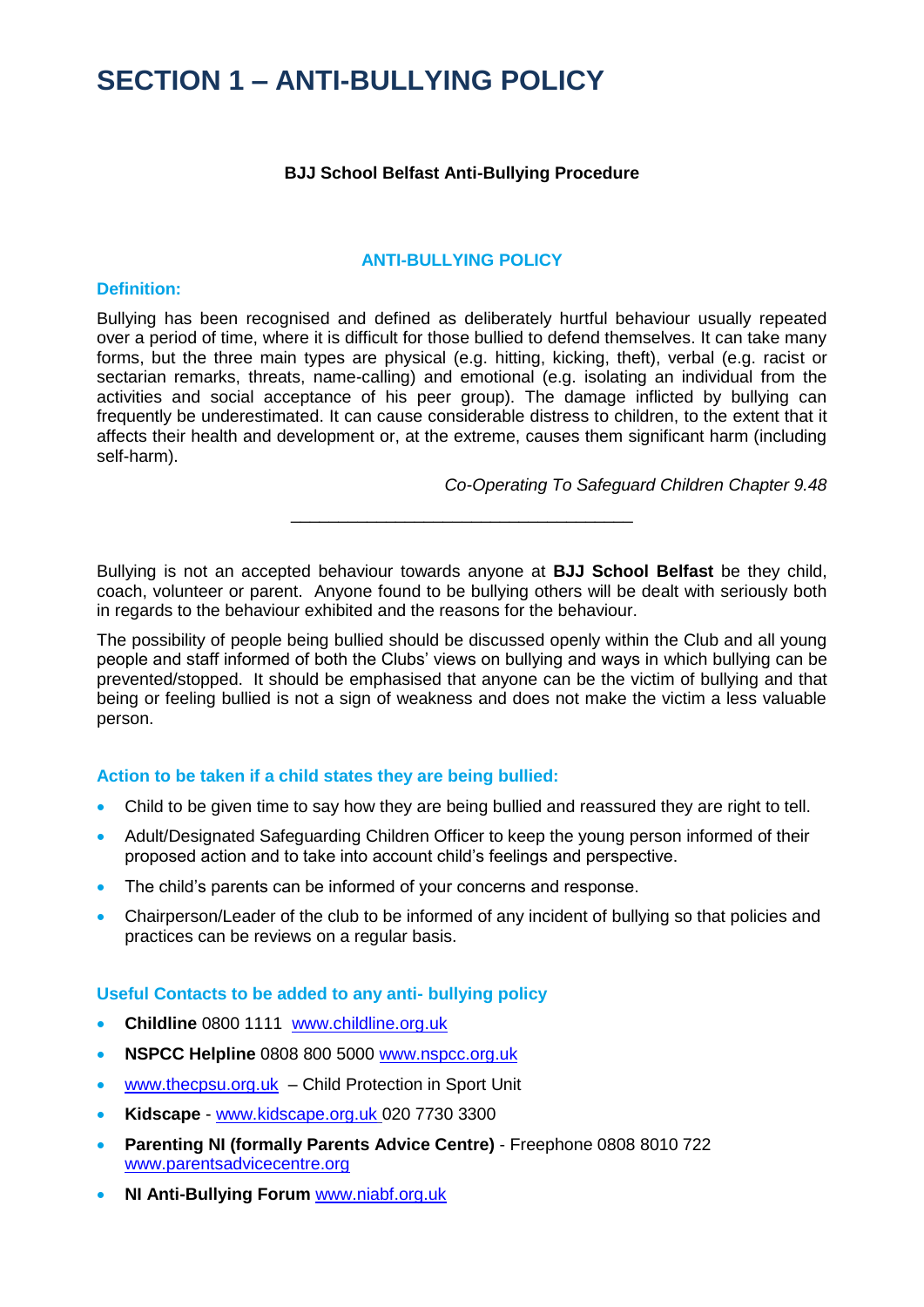## **SECTION 2 – SAFE RECRUITMENT PROCEDURES**

#### **Guidance for this recruitment procedure has been taken from:**

- The Code of Ethics and Good Practice for Children's Sport
- Our Duty to Care DHSSPS 2012
- **Getting it Right DHSSPS 2012**
- Safeguarding Vulnerable Groups (NI) Order 2007
- Protection of Freedoms Act 2012
- Access NI guidance [www.accessni.gov.uk](http://www.accessni.gov.uk/)

**BJJ School Belfast** relies heavily on the time and commitment freely given by volunteers, and without this the opportunities for children and young people to participate in *Brazilian Jiu Jitsu*  would not exist.

BJJ School Belfast will adopt the recruitment procedures as outlined in the Service Level Agreement with Belfast City Sports Development Unit.

**BJJ School Belfast** will ensure good recruitment procedures by:

- Defining the role the individual is applying for the post
- Ensuring that the individual completes and signs the Access NI Disclosure Certificate Application Form which gives permission to enable **BJJ School Belfast** to request an Access NI check (proof of identity MUST be provided).
- Setting a probationary period (six months for staff or long-term volunteers).
- Interview/meet the individual either formally or informally. Have two designated members (Alan Lowry & Conor Dunbar ) doing this to enable you to;
	- **EXECTS** Assess the individual's experience of working with children or young people and knowledge of safeguarding issues.
	- **EXECUTE:** Assess their commitment to promoting good practice.
	- **EXECTS** Assess their ability to communicate with children and young people (i.e. be approachable). One way of doing this is to consult young people or ask questions to examine how a person would respond to a particular scenario e.g. are they authoritarian or too relaxed in their approach.
- Ensuring that the Management committee ratifies appointments.

Information from Access NI will be received by the individual and the governing body (though under the Protection of Freedoms Act only the individual applicant will receive a copy of the certificate in the future proposed introduction of this will be from mid - 2014 in Northern Ireland) . It will be scrutinised in the first instance by the Case Management Panel appointed by **BJJ School Belfast**. The panel will decide whether a disclosure is relevant or contrary to **BJJ School Belfast** standards, individuals will be advised of decision.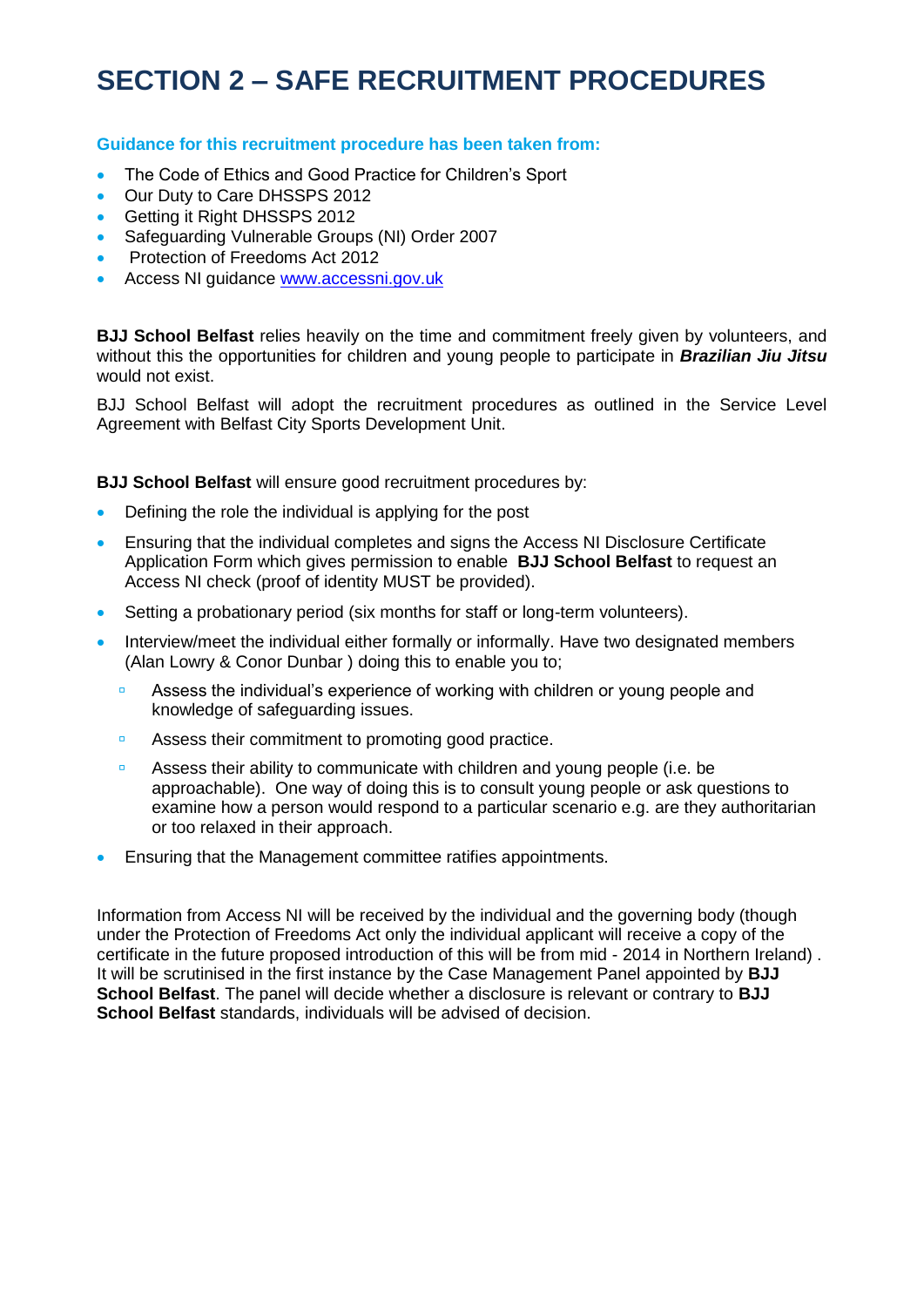#### **Please read this information carefully.**

#### **Statement of non-discrimination**

**BJJ School, Belfast** is committed to equal opportunity for all applicants including those with criminal convictions. Information about criminal convictions is requested to assist the selection process and will be taken into account only when the conviction is considered relevant to the role. Any disclosure will be seen in the context of the criteria for the role, the nature of the offence and the responsibility for the care of existing clients\volunteers and employees.

#### **Advice to Applicants**

You have applied for a role which falls within the definition of an "excepted" position as provided by the Rehabilitation of Offenders (Exceptions) Order (NI) 1979: therefore ALL convictions including SPENT convictions MUST be disclosed. The disclosure of a criminal record or other information will not debar you from completing the course successfully unless the **BJJ School Belfast** considers that the conviction renders you unsuitable. In making this decision the **BJJ School Belfast** will consider the nature of the offence, how long ago it was committed and what age you were at the time and other factors which may be relevant. This information will be verified through an appropriate Access NI Enhanced Disclosure check. If you have received a formal caution or are currently facing prosecution for a criminal offence you should also bring this to our attention given the "excepted" nature of the role.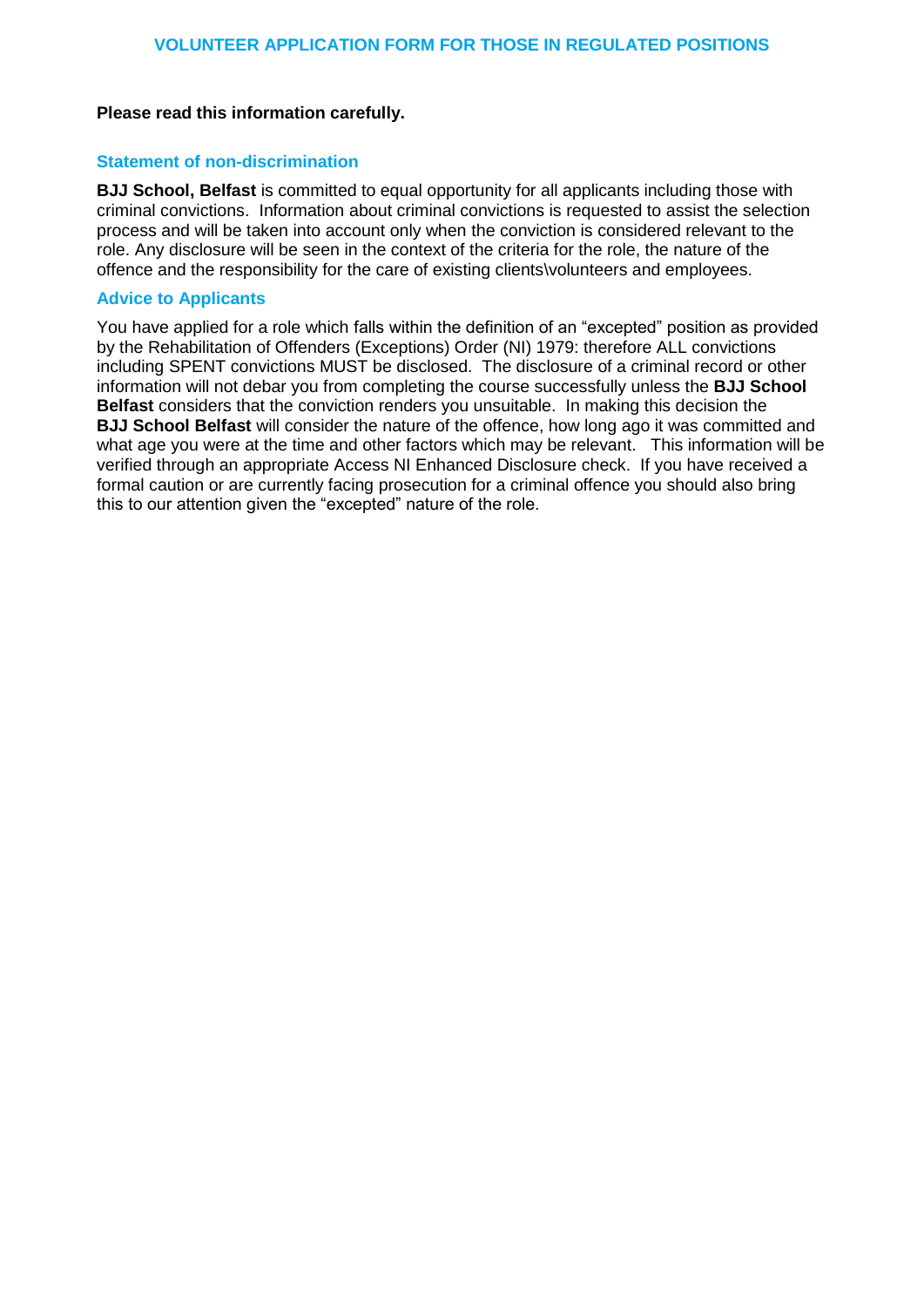| <u>I UN UI I IUIAL UJL UNLI.</u>                 |                 |           |
|--------------------------------------------------|-----------------|-----------|
| <b>Applicant Name:</b>                           |                 |           |
| Date application received:                       |                 |           |
| Date of interview:                               |                 |           |
| Interviewed by:                                  | 1.              |           |
|                                                  | 2.              |           |
| References received and are<br>satisfactory:     | Yes             | <b>No</b> |
| <b>Access NI check completed and</b><br>returned | Yes             | <b>No</b> |
| (if appropriate):                                |                 |           |
| <b>Comments:</b>                                 |                 |           |
| Proof of applicants identification<br>received:  | Yes<br>Group 1  | <b>No</b> |
| Recommendation                                   | <b>Reasons:</b> |           |
| Approve                                          |                 |           |
| Not approved                                     |                 |           |

Signature **Date** 

\_\_\_\_\_\_\_\_\_\_\_\_\_\_\_\_\_\_\_\_\_\_\_\_\_ \_\_\_\_\_\_\_\_\_\_\_\_\_\_\_\_\_\_\_\_

\_\_\_\_\_\_\_\_\_\_\_\_\_\_\_\_\_\_\_\_\_\_\_\_\_\_ \_\_\_\_\_\_\_\_\_\_\_\_\_\_\_\_\_\_\_\_

**Print Name**  Position in Organisation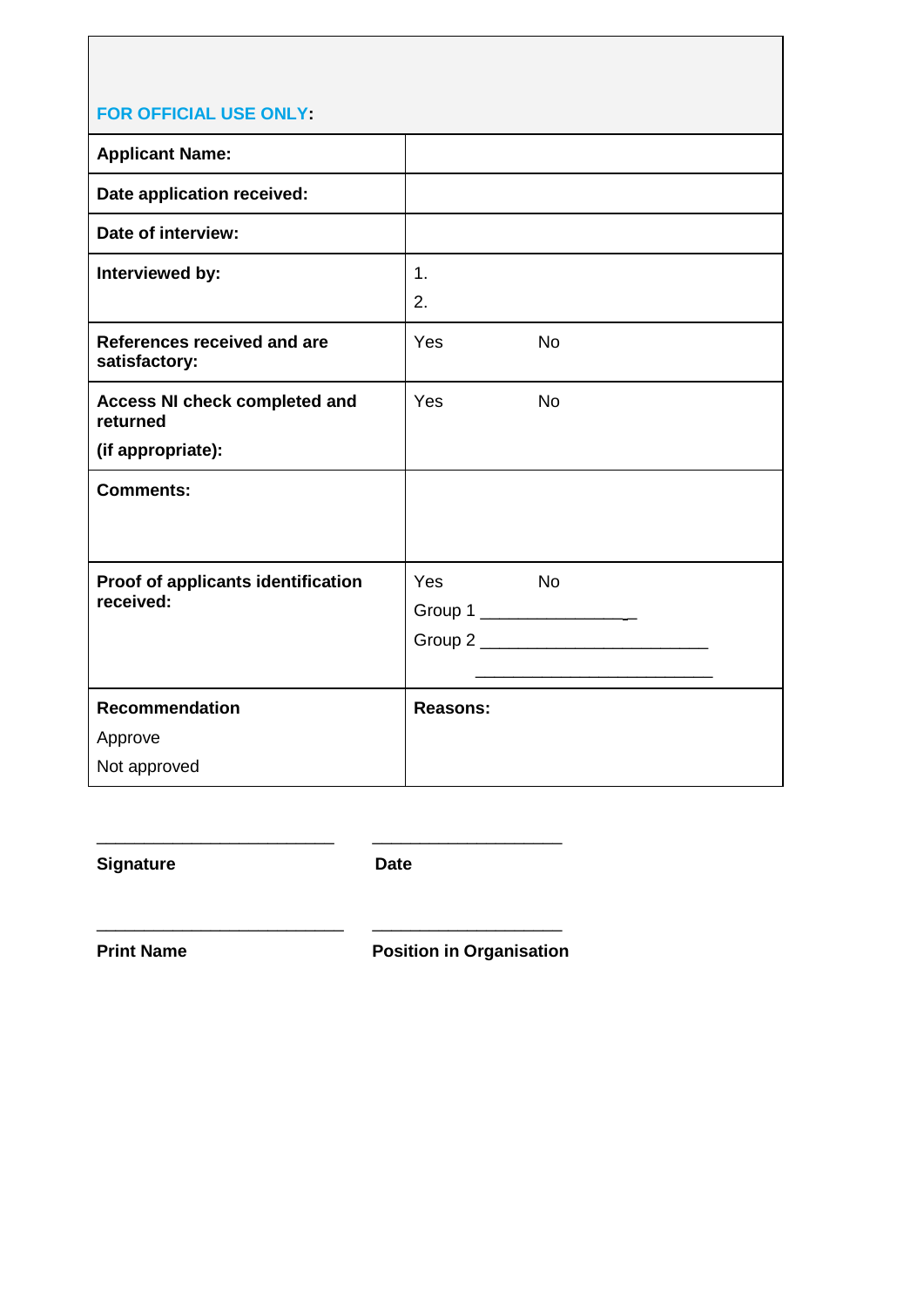## **SECTION 3 – AWAY DAYS AND RESIDENTIALS**

#### **Away Days**

Travelling to away fixtures is a regular event for many junior clubs. Trips may vary from short journeys across town to play another local team or involve more complicated arrangements involving overnight stays. But even what may appear as the most straightforward of trips will require some level of planning. The following will outline a number of issues that need to be considered when travelling with children.

#### **Communication with:**

- **Children/ young people<sup>1</sup>** they should be aware of the travel plans, venue and time for collection, time of return and any costs. Children should also have a clear understanding of what standard of behaviour is expected of them. Children must know what sports kit they need to bring with them.
- **Parents** should be made aware of the above and must have completed a consent form detailing any medical or other relevant issues that the team manager should be aware of. Parents should also have the name and contact details of the team manager in the event of an emergency.
- **Other coaches/volunteers** need to be made aware of what their responsibilities are in advance of the trip. If the trip is a long journey, it is important that all coaches/volunteers/ parents and young people have an itinerary.

#### **Transport**

The following are the actions the club expect from those asked to transport young people.

- Ensure the driver has an appropriate and valid driving licence.
- Allow an appropriate length of time to complete the journey.
- Consider the impact of traffic and weather conditions.
- If using a mini-bus ensure that all seats are forward facing and they all have seat belts fitted if carrying children. Is the driver experienced in driving a mini-bus?
- Ensure leaders and children wear seat belts.
- Check there is appropriate insurance for the journey.
- Clarify supervision requirements with other leaders. The driver should not be considered as a supervisor during the journey.
- Ensure that the vehicle is road worthy.
- Ensure that the driver has undertaken an Access NI check.
- **Ensure the appropriate booster seats are provided when required.**

<sup>1</sup> The terms children and young people will be used interchangeably through this policy to refer to anyone under 18 years of age.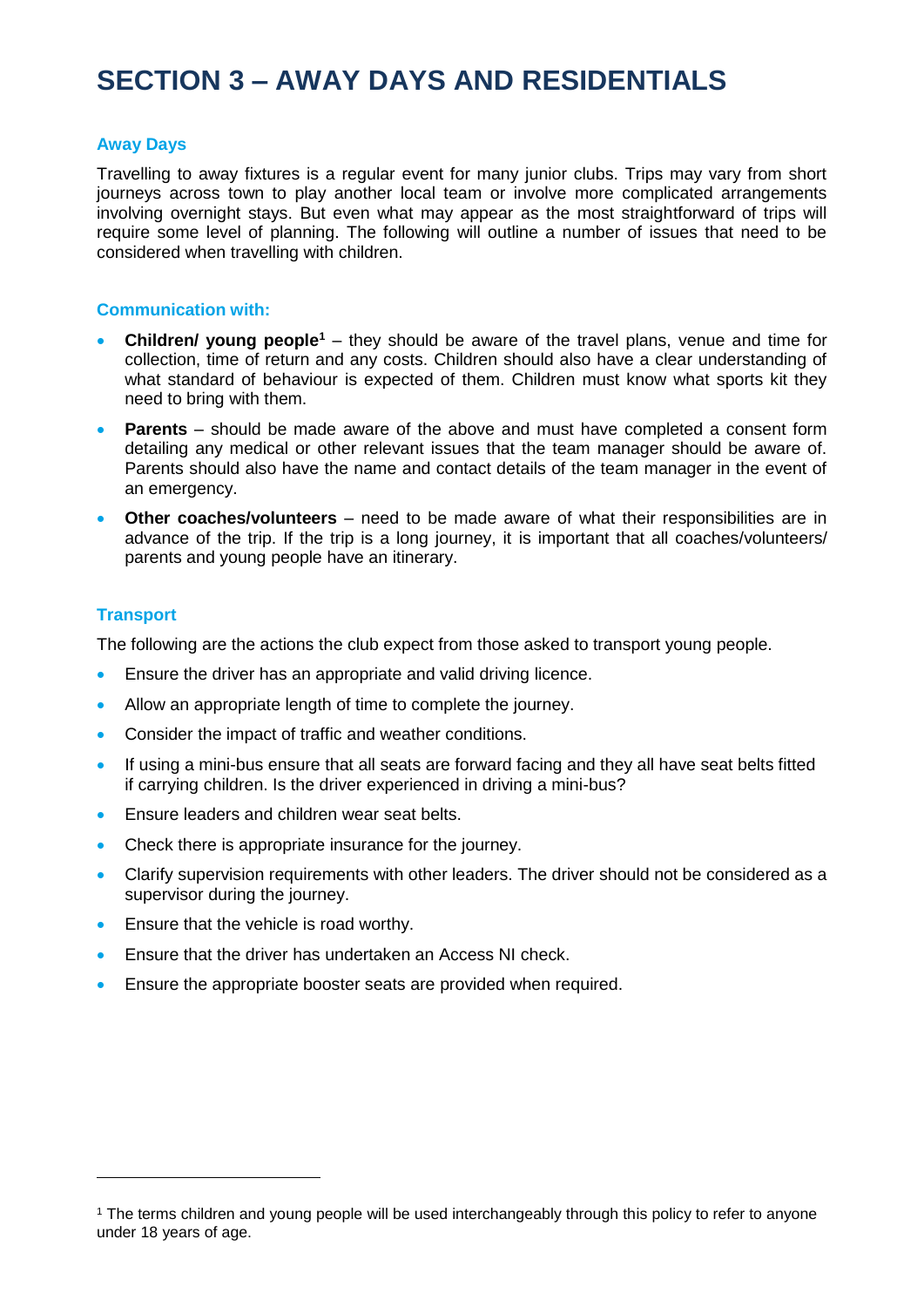#### **Ratio**

The club when planning and running sports activities for children and young people will consider providing an appropriate staffing/supervision ratio of adults to participants. This will minimise any risks to participants and enhance the benefits they draw from the activity.

There are a number of **key principles** that we will consider as good practice:

- **Ensure the driver has an appropriate and valid driving licence.**
- Allow an appropriate length of time to complete the journey.
- Age of children
- Additional supervision/support needs of some or all participants (for example due to disability)
- Competence/experience of participants for the specific activity
- Nature of activity (for example climbing or swimming sessions may require higher levels of supervision than an aerobics class)
- Nature of venue (whether closed and exclusive, or open and accessible to members of the public)

(Dependent on the sport the ratio of adult to child may vary but whatever is considered appropriate would generally need to be increased when travelling away from home. Contact your NGB for further information)

#### **Insurance**

In addition to the mini-bus/car insurance, the team manager needs to ensure that the clubs general insurance covers travel to away events.

#### **Emergencies**

Ensure that the vehicle has breakdown and recovery cover. At least one of the leaders should be trained in first aid procedures and a first aid kit should be available.

The leader should have access to a mobile phone and contact details for all the children.

The above are only basic points of advice and are not comprehensive guidelines. We would encourage all leaders in charge to complete a risk assessment before any away trips.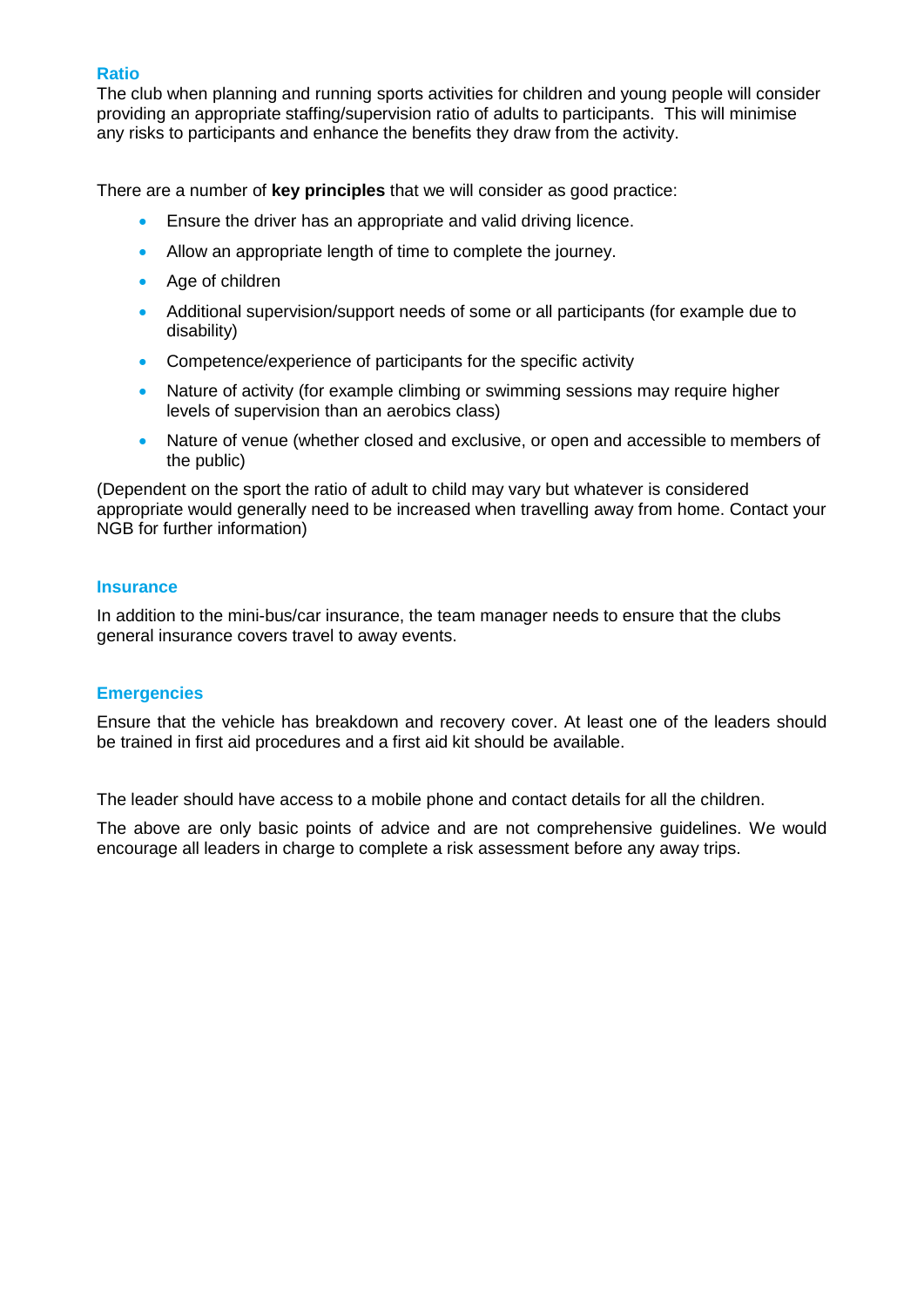#### **Hosting**

Being a host family or being hosted is an integral part of many sports and, if handled appropriately, can add to a child's enjoyment and experience at a competition. The whole area of hosting though can create a great deal of concern for parents, children and the hosts. It is in response to these concerns that we have drawn up the following guidelines.

Being a host can be a particularly challenging role, but also very rewarding. A host should be provided with as much information about the child/children staying with them and details of the competition. They in turn should agree to provide references and be vetted when this is available. With the introduction of the Criminal Records Bureau, Disclosure Scotland, Access NI, and Garda Vetting\* access to vetting for sports clubs organising events within England, Scotland, Wales, Northern Ireland or Republic of Ireland should be achievable.

When arranging for events/trips abroad, the club are dependent on the ability of the host organisation to access vetting services and obtain appropriate references. It is still the responsibility of the trip organiser to provide the hosts with the relevant information on the child and details of what is expected.

\* Garda vetting is available to a number of sports organisations in the Republic of Ireland.

| <b>CHILD/YOUTH MEMBER</b> |                                                                                                |  |                                                                                                                                                                        |
|---------------------------|------------------------------------------------------------------------------------------------|--|------------------------------------------------------------------------------------------------------------------------------------------------------------------------|
|                           | <b>Responsibility</b><br><b>Right To</b>                                                       |  |                                                                                                                                                                        |
|                           | Be safe                                                                                        |  | Show respect to their host families                                                                                                                                    |
|                           | Have any concerns listened to                                                                  |  | Show respect to other youth members and                                                                                                                                |
|                           | Be respected by their coach and host<br>family                                                 |  | their leaders                                                                                                                                                          |
|                           |                                                                                                |  | Keep themselves safe                                                                                                                                                   |
|                           | Have easy access to phone contact<br>with the trip organiser                                   |  | Report inappropriate behaviour or risky<br>situations                                                                                                                  |
|                           | Have a list of events (itinerary)                                                              |  | Attend any prior planning meeting to ensure                                                                                                                            |
|                           | Regular group meetings with other                                                              |  | they are fully informed of the plans                                                                                                                                   |
|                           | young people                                                                                   |  | Maintain the sport's reputation by adhering<br>to their Code of Conduct                                                                                                |
|                           | Have their religious needs facilitated                                                         |  |                                                                                                                                                                        |
| $\bullet$                 | Have prior knowledge of the climatic<br>variation to enable them to bring<br>adequate clothing |  | Discussing their dietary needs with the host<br>family (though it is the parent's/organiser's<br>responsibility to ensure this information is<br>passed on in advance) |
|                           | Be made aware of the codes required<br>for phoning home                                        |  | Maintain the accommodation to the<br>standard set by the family                                                                                                        |
| $\bullet$                 | Maps of the local area                                                                         |  | Be aware that they are acting as an                                                                                                                                    |
| $\bullet$                 | Have the currency of the country they<br>are visiting explained to them                        |  | ambassador for their sport and on<br>occasions their country                                                                                                           |
|                           | Be made aware of collection and drop<br>off arrangements                                       |  | Dependent on arrangements with parents,<br>manage their own money                                                                                                      |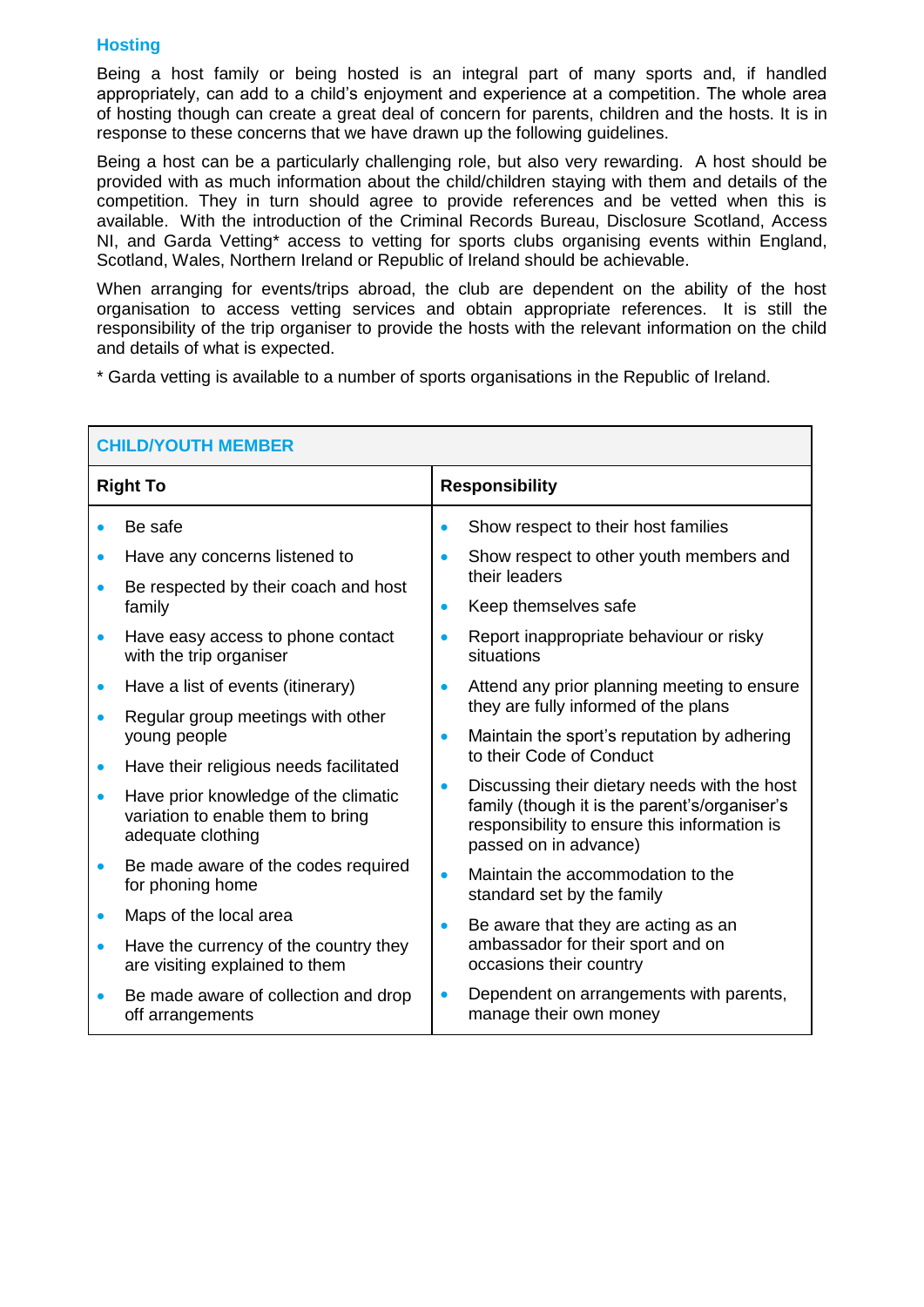| <b>COACH/MANAGER</b> |                                                                                                                                            |                        |                                                                                                                                    |
|----------------------|--------------------------------------------------------------------------------------------------------------------------------------------|------------------------|------------------------------------------------------------------------------------------------------------------------------------|
| <b>Right To:</b>     |                                                                                                                                            | <b>Responsibility</b>  |                                                                                                                                    |
|                      | Have support from their governing<br>body if reporting any concerns about                                                                  | $\bullet$<br>$\bullet$ | To plan well in advance of the trip<br>Check governing body guidelines                                                             |
| $\bullet$            | the arrangements<br>Be protected from abuse by<br>children/youths, other adults, members<br>or parents involved in the trip                | $\bullet$              | Gather information on destination and<br>venue (if possible carry out a risk<br>assessment)                                        |
| $\bullet$            | Not be left vulnerable when working<br>with children                                                                                       | $\bullet$              | Facilitate information meetings prior to the<br>trip for parents and children                                                      |
|                      | Receive the relevant information from<br>parents/guardians in advance of the                                                               | $\bullet$              | Maintain confidentiality about sensitive<br>information                                                                            |
|                      | trip i.e.<br>Dietary needs<br>$\circ$<br>Any personal care needs<br>$\circ$                                                                | time keeping)          | Be a role-model during the trip and adhere<br>to sports code of conduct and boundaries<br>about behaviour. (disciplined/committed/ |
|                      | Emergency contact numbers<br>$\circ$<br>Signed medial consent<br>$\circ$                                                                   |                        | Fostering team work to ensure the safety<br>of youth members in their care                                                         |
|                      | form/permission form                                                                                                                       |                        | Respond to children/youth members'<br>statements and concerns                                                                      |
|                      | List of any medication/allergies<br>O<br><b>EHIC European Health Insurance</b><br>$\circ$<br>Card (replacement for E111) form<br>completed | $\bullet$              | Record any complaints or accidents on<br>relevant documentation                                                                    |
|                      |                                                                                                                                            | $\bullet$              | Provide the children, parents and host with<br>an itinerary of events                                                              |
|                      | Be respected by the children in<br>preparation for and during the trip                                                                     |                        | Have clear arrangements for collecting<br>and transporting children during the trip                                                |
|                      | To have any personal "out of pocket"<br>expenses reimbursed                                                                                | $\bullet$              | Ensure that if a young person has to share<br>a room that it is with someone of the same                                           |
|                      | To be able to apply sanctions in line<br>with the governing body guidelines and                                                            |                        | sex and that they are aware of who this is<br>in advance                                                                           |
| $\bullet$            | discussed prior to the trip<br>To have time off i.e. that another adult                                                                    | $\bullet$<br>arranged  | Check adequate insurance cover is                                                                                                  |
|                      | is the point of contact for an<br>emergency rather than one individual<br>all the time                                                     | $\bullet$              | Ensure they have received the relevant<br>documentation from the child's<br>parents/guardians                                      |
|                      |                                                                                                                                            | $\bullet$              | To inform parents and children of<br>standards of behaviour required and<br>possible sanctions                                     |
|                      |                                                                                                                                            | $\bullet$              | To ensure that there is an appropriate<br>adult/child ratio                                                                        |
|                      |                                                                                                                                            |                        | To submit a report to club or governing<br>body after the trip                                                                     |
|                      |                                                                                                                                            |                        | Make parents and children aware of<br>photographic policy and obtain parent's<br>signature (or include on permission form)         |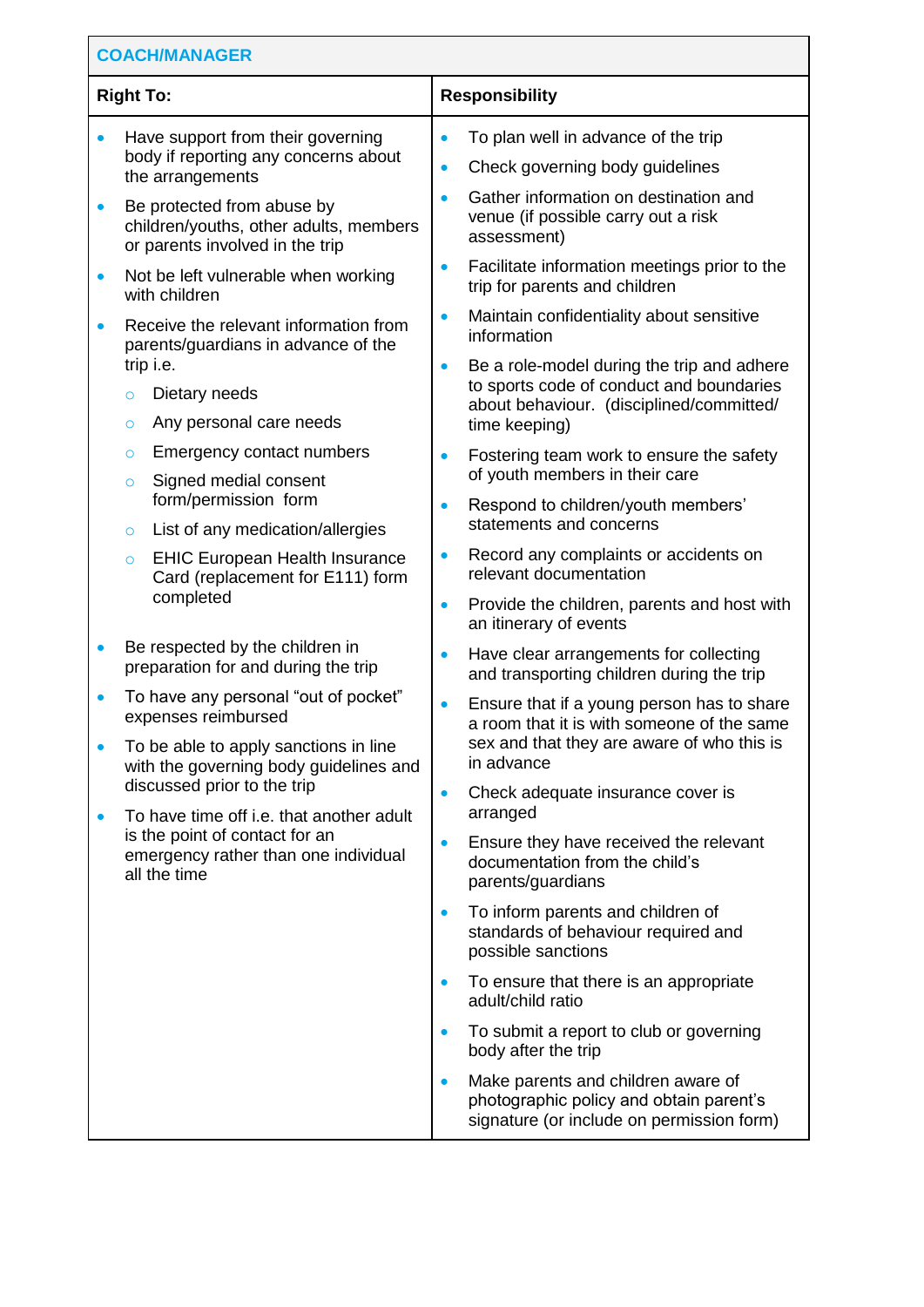| <b>PARENTS/GUARDIANS</b>                         |                                                                                                                                                                                                                                                                                                                                               |                        |                                                                                                                                                                                                                                                                                                                                                  |  |
|--------------------------------------------------|-----------------------------------------------------------------------------------------------------------------------------------------------------------------------------------------------------------------------------------------------------------------------------------------------------------------------------------------------|------------------------|--------------------------------------------------------------------------------------------------------------------------------------------------------------------------------------------------------------------------------------------------------------------------------------------------------------------------------------------------|--|
| <b>Right To:</b>                                 |                                                                                                                                                                                                                                                                                                                                               |                        | <b>Responsibility</b>                                                                                                                                                                                                                                                                                                                            |  |
| $\bullet$<br>$\bullet$<br>$\bullet$<br>$\bullet$ | Know their child is safe<br>Be informed of any problems or concerns<br>relating to their children<br>Be informed if their child is injured<br>Have their consent sought prior to the trip<br>Contribute to the decisions in planning<br>the trip (when appropriate)<br>Have knowledge of where their young<br>person is staying and with whom | $\bullet$<br>$\bullet$ | To be aware of the Code of Conduct for<br>children, coaches and hosts<br>To agree sanctions with the coach and<br>child prior to the trip<br>Ensure the child has appropriate<br>spending money<br>To pay for relevant costs prior to their<br>child going on the trip<br>Provide the coach with all relevant<br>documents and emergency contact |  |
| $\bullet$<br>$\bullet$                           | Have a contact number for their child's<br>hosts and trip organiser<br>Have a detailed itinerary of events that<br>their young person will be taking part in                                                                                                                                                                                  | $\bullet$<br>$\bullet$ | number<br>Ensure the young person has a passport<br>(if required) prior to the trip<br>Provide appropriate clothing to meet the<br>needs of the child while away from home<br>Drop off and collect their child at agreed<br>time<br>Encourage their young person to play by<br>the rules                                                         |  |

| <b>HOSTS</b>                                                                                                                                                                                                                                                                                                                                                                                                                                                                                           |                                                                                                                                                                                                                                                                                                                                                                                                                                                          |  |
|--------------------------------------------------------------------------------------------------------------------------------------------------------------------------------------------------------------------------------------------------------------------------------------------------------------------------------------------------------------------------------------------------------------------------------------------------------------------------------------------------------|----------------------------------------------------------------------------------------------------------------------------------------------------------------------------------------------------------------------------------------------------------------------------------------------------------------------------------------------------------------------------------------------------------------------------------------------------------|--|
| <b>Right To:</b>                                                                                                                                                                                                                                                                                                                                                                                                                                                                                       | <b>Responsibility</b>                                                                                                                                                                                                                                                                                                                                                                                                                                    |  |
| To be treated with respect by the<br>children, coaches and parents<br>To have prior knowledge of any special<br>requirements e.g. medical, food,<br>religion, transport or mobility.<br>To have telephone contacts, lists of<br>parents and coaches in the event of an<br>emergency<br>To be financially reimbursed for any<br>expenses (when agreed)<br>To be informed of competition details<br>To have clearly defined roles prior to<br>the event<br>To be consulted about any change in<br>plans. | To have agreed to a Code of Conduct<br>To consent to checks/references being<br>sought into the appropriateness of them<br>being hosts<br>To provide a safe and supportive<br>environment for the children while they<br>are hosting them<br>To attend host family meeting prior to and<br>during the competition if arranged<br>To provide the young person with a<br>positive experience of staying away from<br>home and possibly a different culture |  |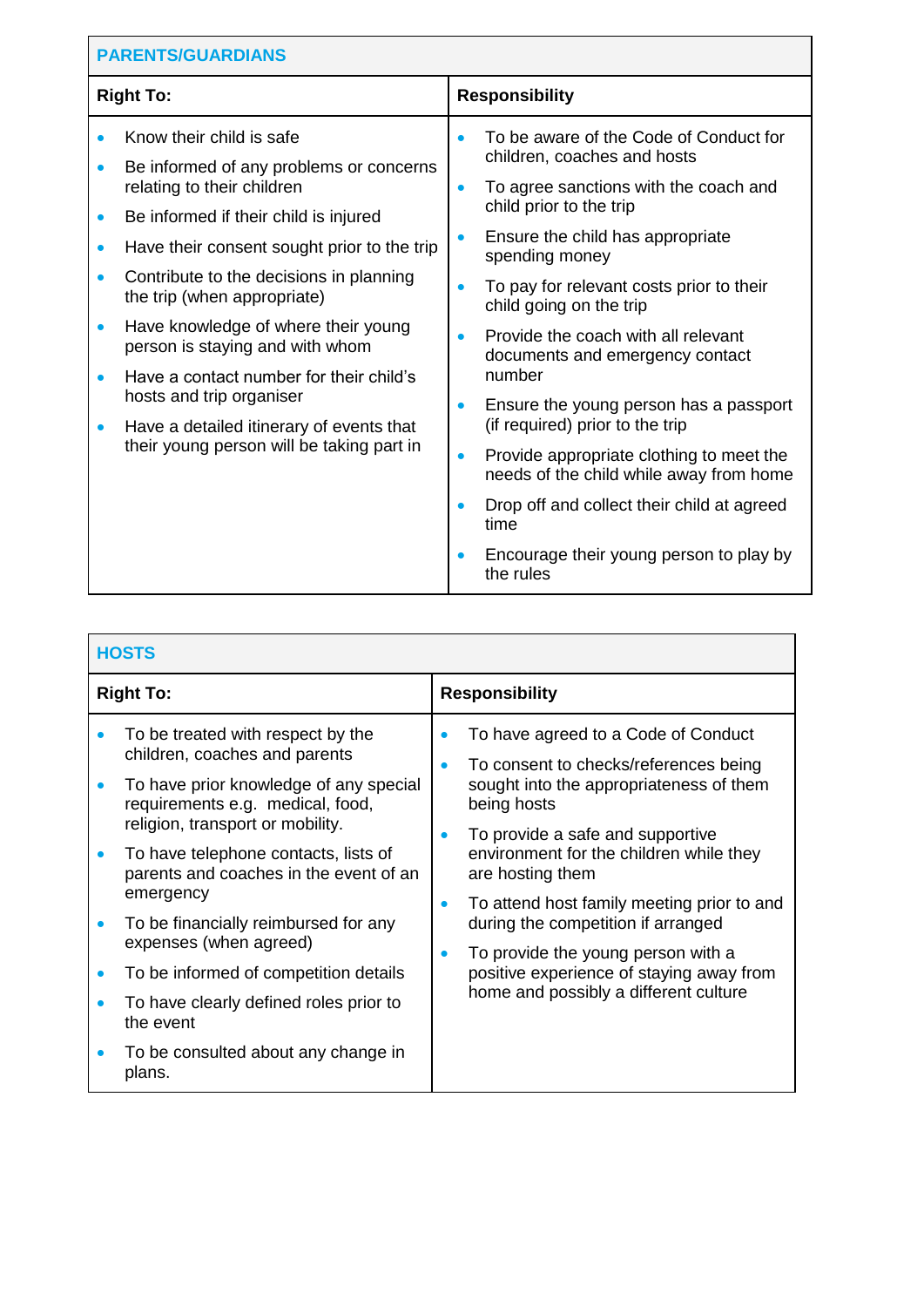## **SECTION 4 – HEALTH AND SAFETY PROCEDURES**

#### **First Aid Arrangements**

**BJJ School Belfast** will endeavour to provide first aid treatment for injury, accidents and cases of ill health during coaching sessions or at competitions. This will comprise of suitably trained First Aid person and appropriate equipment and facilities.

 CLUB Manager will seek volunteer(s) who are willing to train as a qualified 'first-aider' or 'appointed person'. Where this is not possible, other local arrangements will need to be identified and organised by the local club. Recommended quota of first aid persons against the number of members on the premises is:

| Under 25        | $= 1$ x appointed person                     |
|-----------------|----------------------------------------------|
| $25 - 49$       | $= 2x$ appointed persons                     |
| 50 - 99         | $= 1$ x first aider and 1 x appointed person |
| <b>Over 100</b> | $=$ A first aider at a ratio of 1-50         |

- Where only one first aider (or appointed person) is required another must be made available to provide cover during holiday periods and unforeseen absences.
- The names and contact details of the first-aiders must be notified to all members at a **BJJ School Belfast** location. Details will be displayed at prominent locations
- The role of the 'appointed person' is to take charge of an emergency situation until trained assistance can be called. Where possible appointed persons should be given emergency first aid training:
	- (1) What to do in an emergency;
	- (2) Cardio-pulmonary resuscitation;
	- (3) First aid for the unconscious casualty; and
	- (4) First Aid for the wounded or bleeding.
- The first-aiders must all be trained by an approved body such as St. John's Ambulance Brigade or the British Red Cross. Copies of the certificates must be retained by the appropriate club manager.
- The certificates are valid for three years and arrangements must be made for first-aiders to receive refresher training before the current certificate expires.
- First-aiders **are not authorised** to administer any forms of medication. Any members reporting to the first-aider that they require such treatment must be referred to their own doctor.
- All first aid boxes must have a white cross on a green background. Similarly, first aid facility/room should be easily identifiable by white lettering or a white cross on a green background.
- The First Aid signs should be placed where they can be seen (not obstructed from view) and easily identified.
- First-aiders will have access to fully stocked first-aid boxes. These are to contain (the following is only guidance and each organisation must review their own needs as there is no set regulations as to what a first aid box should contain):
	- Guidance notes explaining first aid at work (such as first aid at work by the HSE);
	- **Pad and Pencil to record condition of person requiring first aids**
	- <sup>2</sup> 20 individually wrapped sterile adhesive dressings of assorted sizes:
	- $\blacksquare$  Two sterile eye pads, with attachments;
	- **Six individually wrapped triangular bandages;**